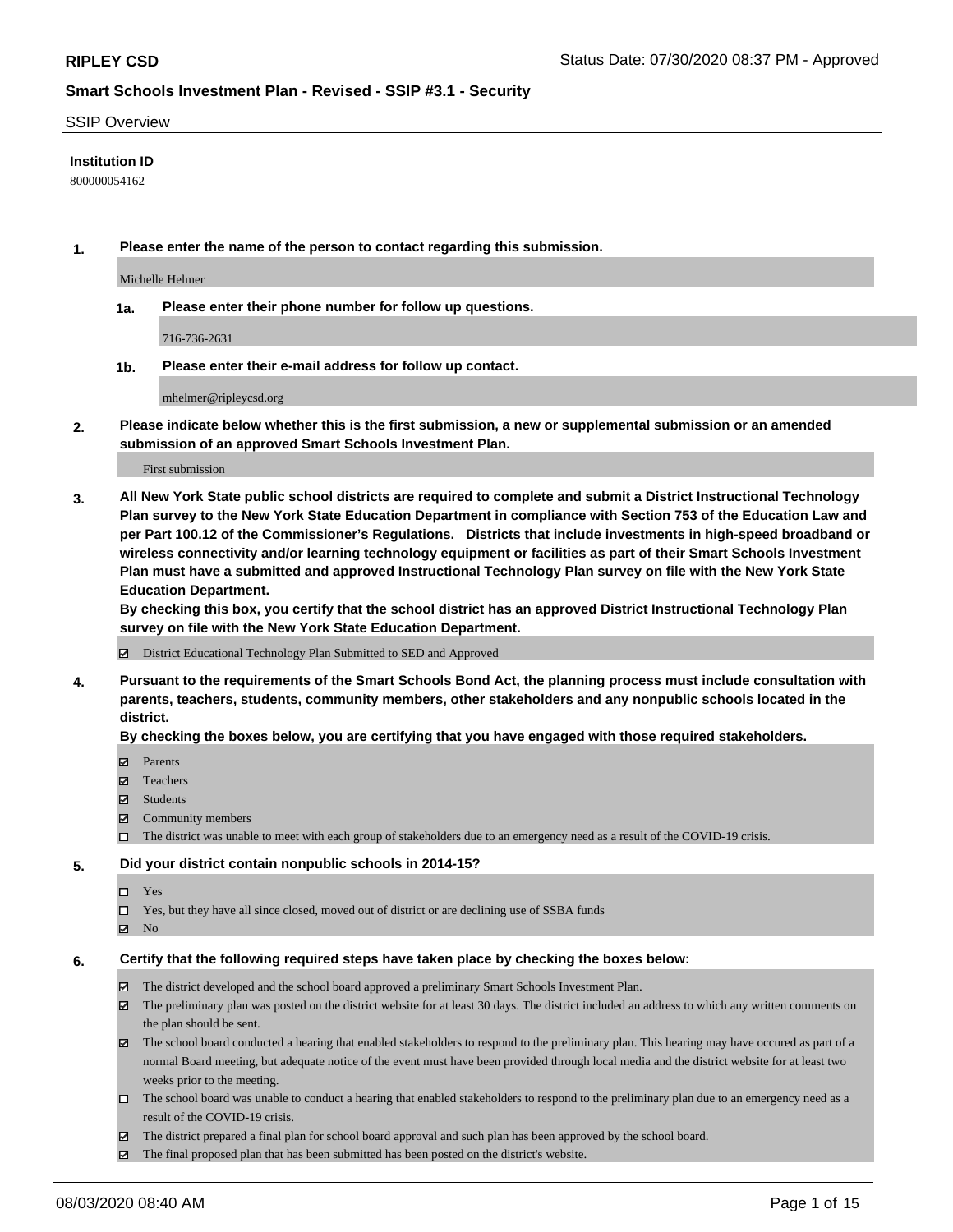SSIP Overview

**6a. Please upload the proposed Smart Schools Investment Plan (SSIP) that was posted on the district's website, along with any supporting materials. Note that this should be different than your recently submitted Educational Technology Survey. The Final SSIP, as approved by the School Board, should also be posted on the website and remain there during the course of the projects contained therein.**

SSIP 3 - Cameras.pdf

**6b. Enter the webpage address where the final Smart Schools Investment Plan is posted. The Plan should remain posted for the life of the included projects.**

https://ripleyelementary.weebly.com/technology.html

**7. Please enter an estimate of the total number of students and staff that will benefit from this Smart Schools Investment Plan based on the cumulative projects submitted to date.**

250

**8. An LEA/School District may partner with one or more other LEA/School Districts to form a consortium to pool Smart Schools Bond Act funds for a project that meets all other Smart School Bond Act requirements. Each school district participating in the consortium will need to file an approved Smart Schools Investment Plan for the project and submit a signed Memorandum of Understanding that sets forth the details of the consortium including the roles of each respective district.**

 $\Box$  The district plans to participate in a consortium to partner with other school district(s) to implement a Smart Schools project.

### **9. Please enter the name and 6-digit SED Code for each LEA/School District participating in the Consortium.**

| Partner LEA/District | <b>ISED BEDS Code</b> |
|----------------------|-----------------------|
| (No Response)        | (No Response)         |

### **10. Please upload a signed Memorandum of Understanding with all of the participating Consortium partners.**

(No Response)

**11. Your district's Smart Schools Bond Act Allocation is:**

\$540,794

#### **12. Final 2014-15 BEDS Enrollment to calculate Nonpublic Sharing Requirement**

|            | <b>Public Enrollment</b> | Nonpublic Enrollment | <b>Total Enrollment</b> | l Nonpublic Percentage |
|------------|--------------------------|----------------------|-------------------------|------------------------|
| Enrollment | 144                      |                      | 144.00                  | 0.00                   |

**13. This table compares each category budget total, as entered in that category's page, to the total expenditures listed in the category's expenditure table. Any discrepancies between the two must be resolved before submission.**

|                                          | Sub-Allocations | <b>Expenditure Totals</b> | <b>Difference</b> |
|------------------------------------------|-----------------|---------------------------|-------------------|
| <b>School Connectivity</b>               | 0.00            | 0.00                      | 0.00              |
| Connectivity Projects for<br>Communities | 0.00            | 0.00                      | 0.00              |
| Classroom Technology                     | 0.00            | 0.00                      | 0.00              |
| Pre-Kindergarten Classrooms              | 0.00            | 0.00                      | 0.00              |
| Replace Transportable<br>Classrooms      | 0.00            | 0.00                      | 0.00              |
| High-Tech Security Features              | 87,553.30       | 87,553.30                 | $-0.00$           |
| Nonpublic Loan                           | 0.00            | 0.00                      | 0.00              |
| Totals:                                  |                 |                           |                   |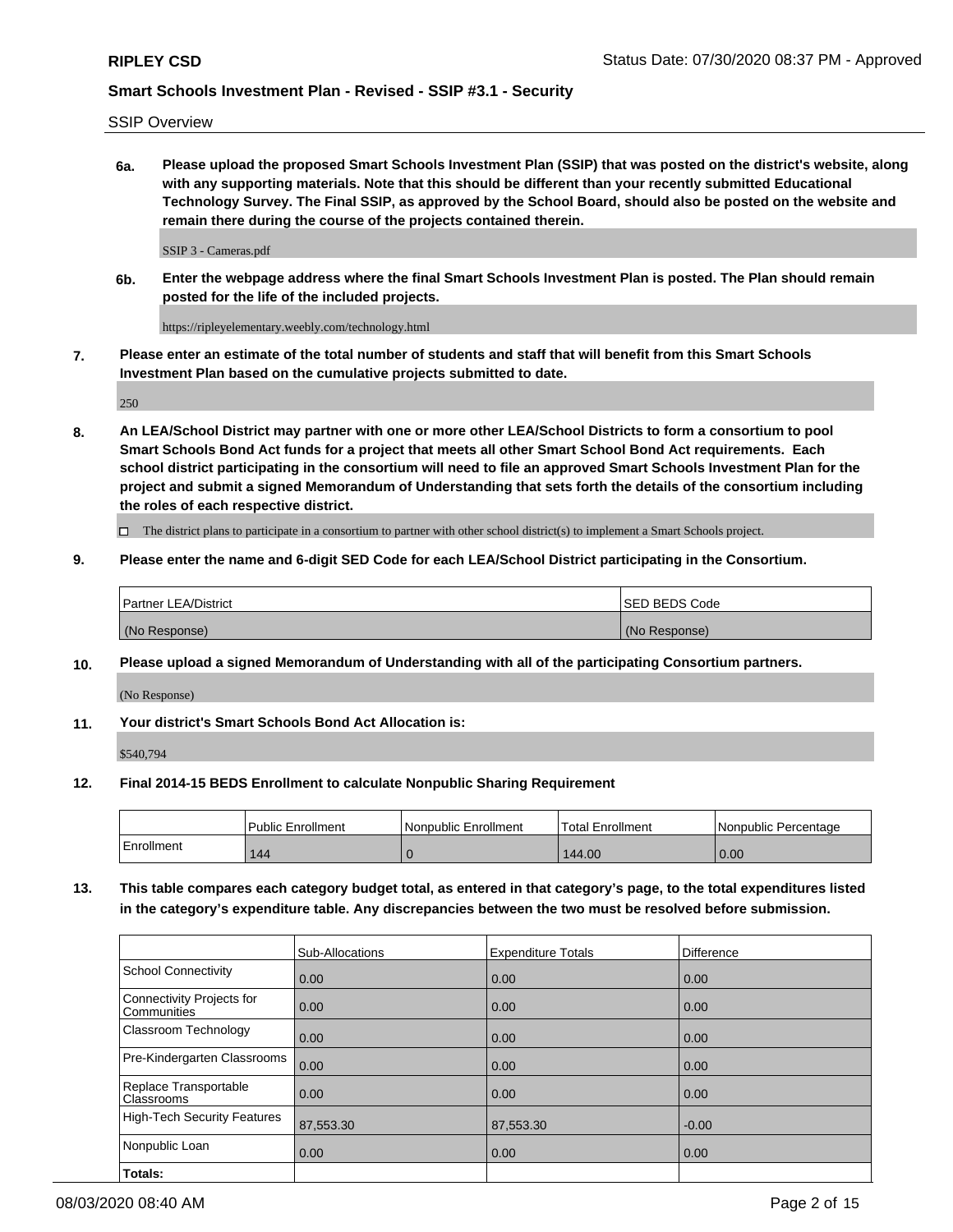SSIP Overview

| Sub-Allocations | Totals<br>l Expenditure | Difference |
|-----------------|-------------------------|------------|
| 87,553          | 87,553                  |            |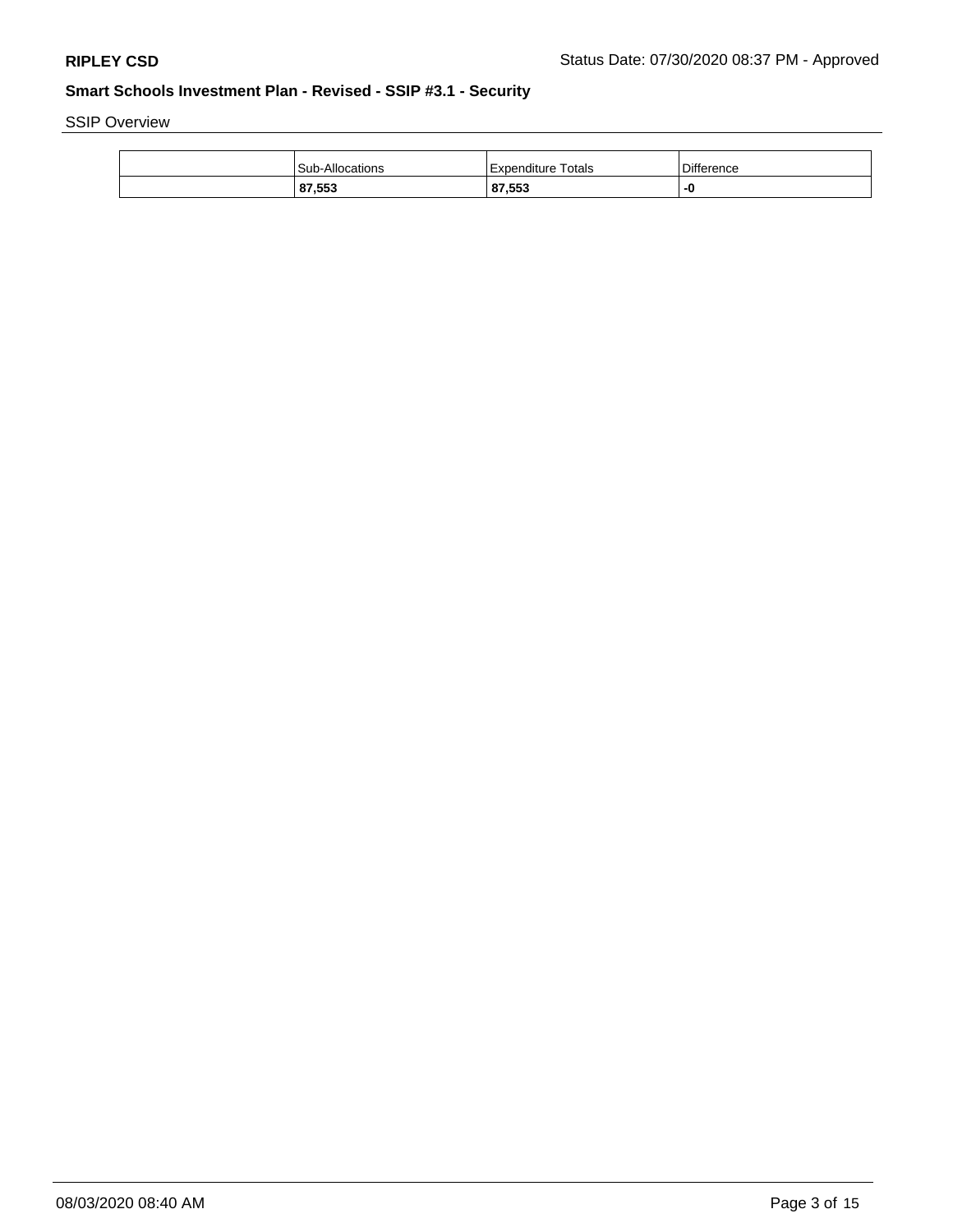School Connectivity

- **1. In order for students and faculty to receive the maximum benefit from the technology made available under the Smart Schools Bond Act, their school buildings must possess sufficient connectivity infrastructure to ensure that devices can be used during the school day. Smart Schools Investment Plans must demonstrate that:**
	- **• sufficient infrastructure that meets the Federal Communications Commission's 100 Mbps per 1,000 students standard currently exists in the buildings where new devices will be deployed, or**
	- **• is a planned use of a portion of Smart Schools Bond Act funds, or**
	- **• is under development through another funding source.**

**Smart Schools Bond Act funds used for technology infrastructure or classroom technology investments must increase the number of school buildings that meet or exceed the minimum speed standard of 100 Mbps per 1,000 students and staff within 12 months. This standard may be met on either a contracted 24/7 firm service or a "burstable" capability. If the standard is met under the burstable criteria, it must be:**

**1. Specifically codified in a service contract with a provider, and**

**2. Guaranteed to be available to all students and devices as needed, particularly during periods of high demand, such as computer-based testing (CBT) periods.**

**Please describe how your district already meets or is planning to meet this standard within 12 months of plan submission.**

(No Response)

**1a. If a district believes that it will be impossible to meet this standard within 12 months, it may apply for a waiver of this requirement, as described on the Smart Schools website. The waiver must be filed and approved by SED prior to submitting this survey.**

 $\Box$  By checking this box, you are certifying that the school district has an approved waiver of this requirement on file with the New York State Education Department.

**2. Connectivity Speed Calculator (Required). If the district currently meets the required speed, enter "Currently Met" in the last box: Expected Date When Required Speed Will be Met.**

|                  | l Number of     | Required Speed | Current Speed in | Expected Speed  | Expected Date                           |
|------------------|-----------------|----------------|------------------|-----------------|-----------------------------------------|
|                  | <b>Students</b> | In Mbps        | l Mbps           | to be Attained  | When Required                           |
|                  |                 |                |                  |                 | l Within 12 Months ISpeed Will be Met l |
| Calculated Speed | (No Response)   | 0.00           | (No Response)    | l (No Response) | l (No Response)                         |

**3. Describe how you intend to use Smart Schools Bond Act funds for high-speed broadband and/or wireless connectivity projects in school buildings.**

(No Response)

**4. Describe the linkage between the district's District Instructional Technology Plan and how the proposed projects will improve teaching and learning. (There should be a link between your response to this question and your responses to Question 1 in Section IV - NYSED Initiatives Alignment: "Explain how the district use of instructional technology will serve as a part of a comprehensive and sustained effort to support rigorous academic standards attainment and performance improvement for students."** 

**Your answer should also align with your answers to the questions in Section II - Strategic Technology Planning and the associated Action Steps in Section III - Action Plan.)**

(No Response)

**5. If the district wishes to have students and staff access the Internet from wireless devices within the school building, or in close proximity to it, it must first ensure that it has a robust Wi-Fi network in place that has sufficient bandwidth to meet user demand.**

**Please describe how you have quantified this demand and how you plan to meet this demand.**

(No Response)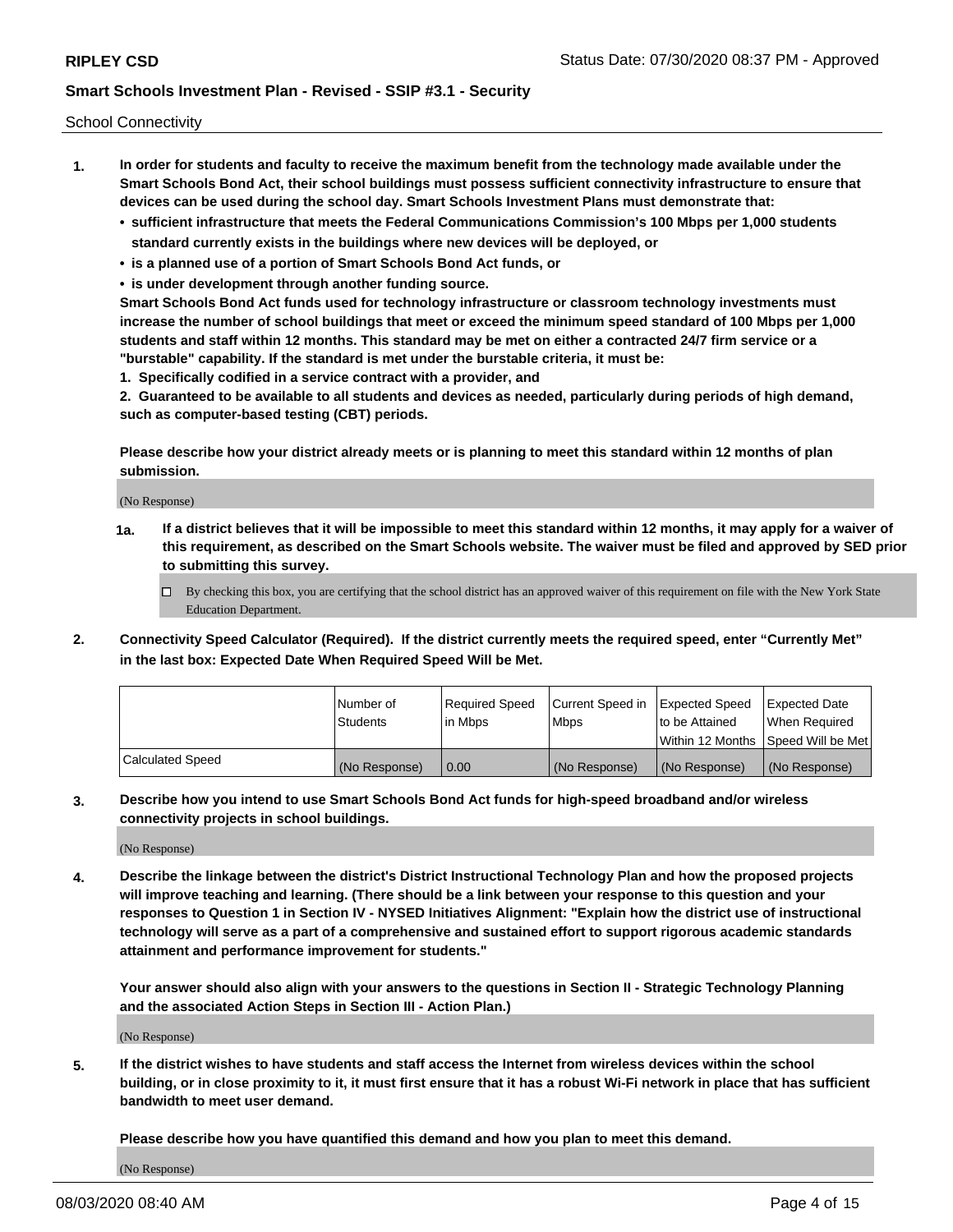School Connectivity

**6. Smart Schools plans with any expenditures in the School Connectivity category require a project number from the Office of Facilities Planning. Districts must submit an SSBA LOI and receive project numbers prior to submitting the SSIP. As indicated on the LOI, some projects may be eligible for a streamlined review and will not require a building permit.**

**Please indicate on a separate row each project number given to you by the Office of Facilities Planning.**

| Project Number |  |
|----------------|--|
| (No Response)  |  |

**7. Certain high-tech security and connectivity infrastructure projects may be eligible for an expedited review process as determined by the Office of Facilities Planning.**

### **Was your project deemed eligible for streamlined review?**

(No Response)

### **8. Include the name and license number of the architect or engineer of record.**

| Name          | License Number |
|---------------|----------------|
| (No Response) | (No Response)  |

### **9. Public Expenditures – Loanable (Counts toward the nonpublic loan calculation)**

| Select the allowable expenditure type.<br>Repeat to add another item under each type. | <b>PUBLIC</b> Items to be<br>l Purchased | Quantity         | l Cost Per Item  | <b>Total Cost</b> |
|---------------------------------------------------------------------------------------|------------------------------------------|------------------|------------------|-------------------|
| (No Response)                                                                         | (No Response)                            | (No<br>Response) | (No<br>Response) | 0.00              |
|                                                                                       |                                          | 0                | 0.00             |                   |

### **10. Public Expenditures – Non-Loanable (Does not count toward nonpublic loan calculation)**

| Select the allowable expenditure<br>type.<br>Repeat to add another item under<br>each type. | <b>PUBLIC</b> Items to be purchased | Quantity      | Cost per Item | <b>Total Cost</b> |
|---------------------------------------------------------------------------------------------|-------------------------------------|---------------|---------------|-------------------|
| (No Response)                                                                               | (No Response)                       | (No Response) | (No Response) | 0.00              |
|                                                                                             |                                     |               | 0.00          |                   |

#### **11. Final 2014-15 BEDS Enrollment to calculate Nonpublic Sharing Requirement (no changes allowed.)**

|            | Public Enrollment | Nonpublic Enrollment | 'Total Enrollment | l Nonpublic Percentage |
|------------|-------------------|----------------------|-------------------|------------------------|
| Enrollment | 144               |                      | 144.00            | 0.00                   |

#### **12. Total Public Budget - Loanable (Counts toward the nonpublic loan calculation)**

|                                               | Public Allocations | <b>Estimated Nonpublic Loan</b><br>Amount | Estimated Total Sub-Allocations |
|-----------------------------------------------|--------------------|-------------------------------------------|---------------------------------|
| Network/Access Costs                          | (No Response)      | 0.00                                      | 0.00                            |
| School Internal Connections and<br>Components | (No Response)      | 0.00                                      | 0.00                            |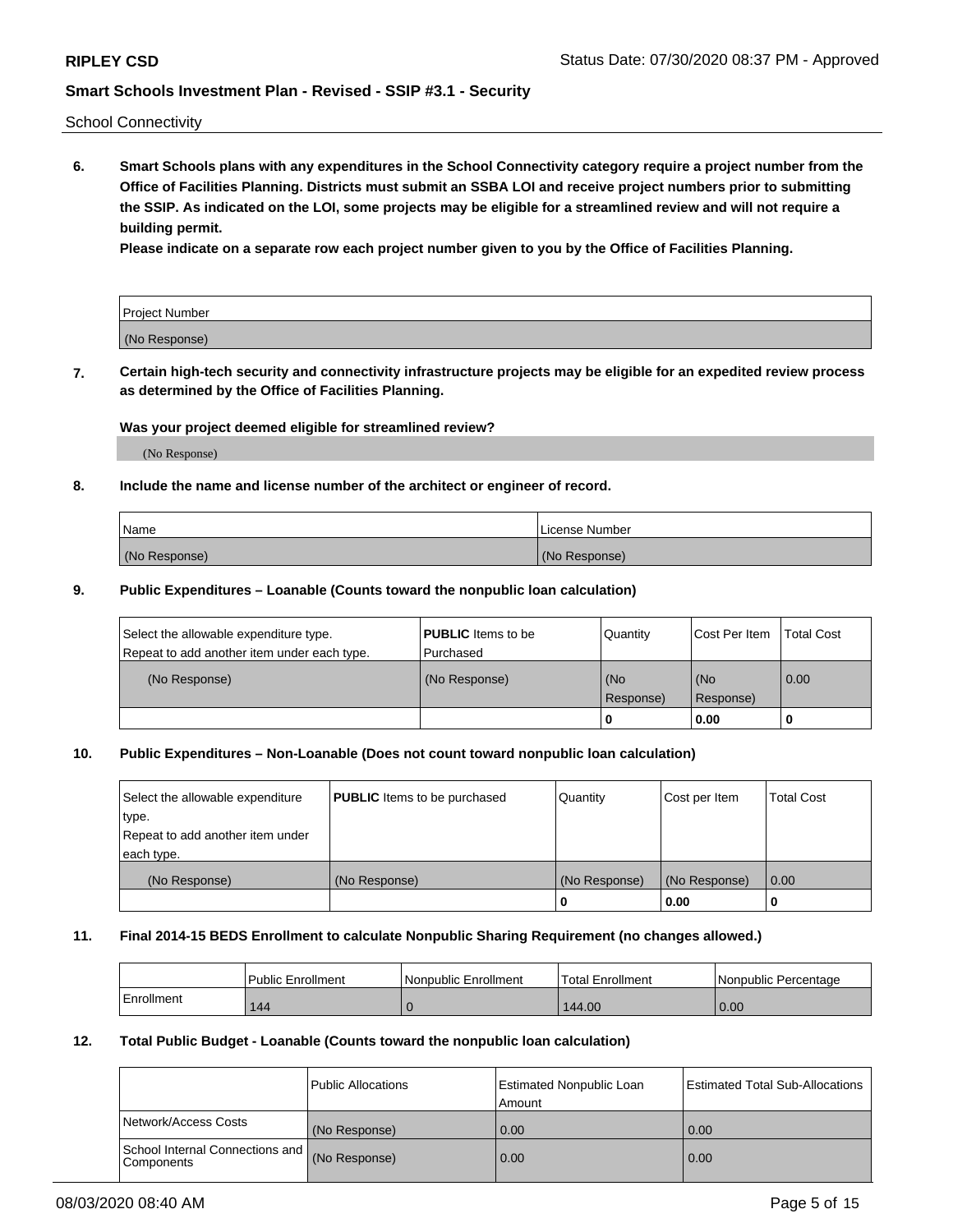School Connectivity

|         | Public Allocations | <b>Estimated Nonpublic Loan</b><br>Amount | <b>Estimated Total Sub-Allocations</b> |
|---------|--------------------|-------------------------------------------|----------------------------------------|
| l Other | (No Response)      | 0.00                                      | 0.00                                   |
| Totals: | 0.00               | 0                                         |                                        |

# **13. Total Public Budget – Non-Loanable (Does not count toward the nonpublic loan calculation)**

| Sub-<br>Allocation |
|--------------------|
| (No Response)      |
| (No Response)      |
| (No Response)      |
| (No Response)      |
| (No Response)      |
| (No Response)      |
| (No Response)      |
| 0.00               |
|                    |

# **14. School Connectivity Totals**

|                          | Total Sub-Allocations |
|--------------------------|-----------------------|
| Total Loanable Items     | 0.00                  |
| Total Non-Ioanable Items | 0.00                  |
| Totals:                  | 0                     |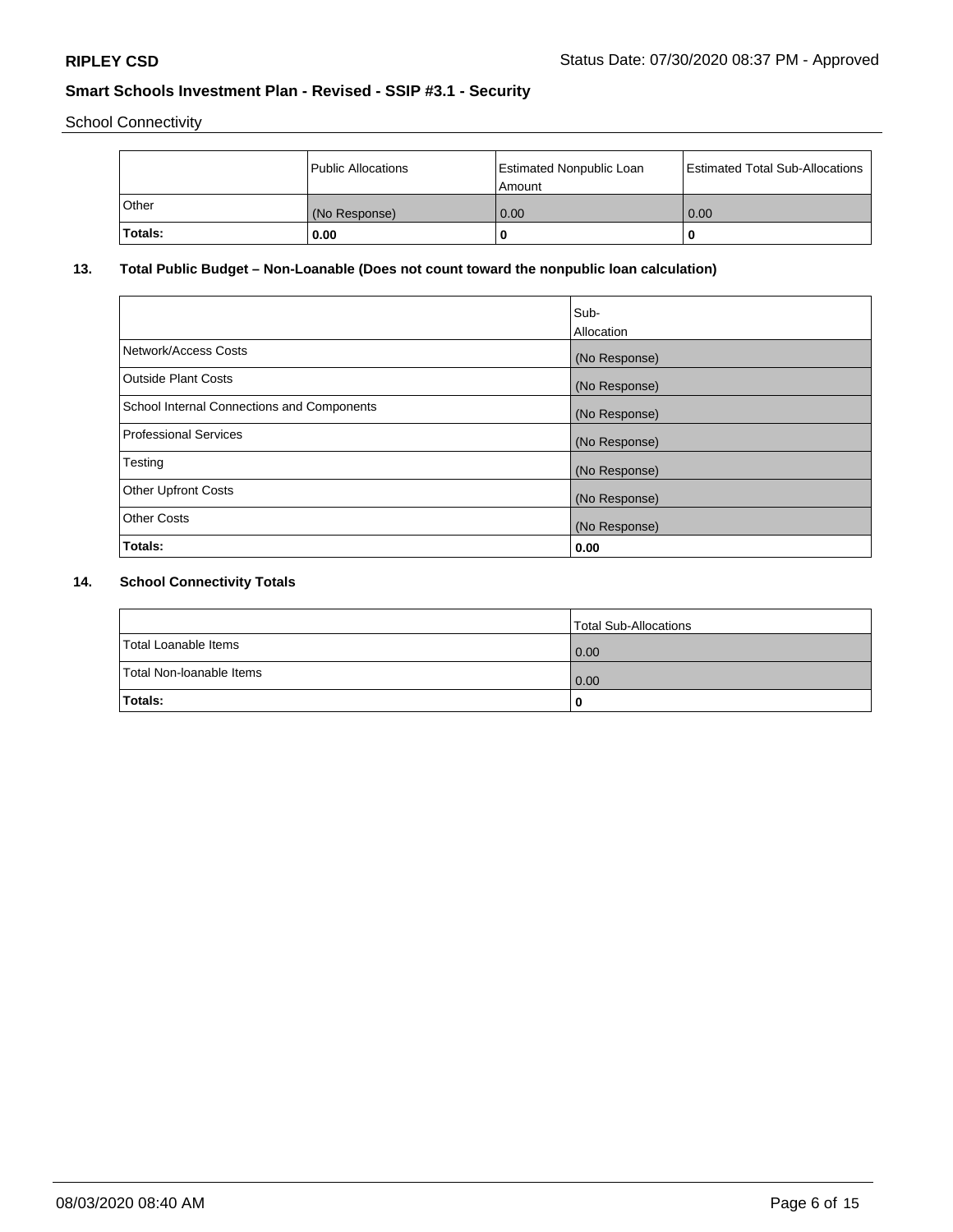Community Connectivity (Broadband and Wireless)

**1. Describe how you intend to use Smart Schools Bond Act funds for high-speed broadband and/or wireless connectivity projects in the community.**

(No Response)

**2. Please describe how the proposed project(s) will promote student achievement and increase student and/or staff access to the Internet in a manner that enhances student learning and/or instruction outside of the school day and/or school building.**

(No Response)

**3. Community connectivity projects must comply with all the necessary local building codes and regulations (building and related permits are not required prior to plan submission).**

 $\Box$  I certify that we will comply with all the necessary local building codes and regulations.

**4. Please describe the physical location of the proposed investment.**

(No Response)

**5. Please provide the initial list of partners participating in the Community Connectivity Broadband Project, along with their Federal Tax Identification (Employer Identification) number.**

| <b>Project Partners</b> | l Federal ID # |
|-------------------------|----------------|
| (No Response)           | (No Response)  |

**6. Please detail the type, quantity, per unit cost and total cost of the eligible items under each sub-category.**

| Select the allowable expenditure | Item to be purchased | Quantity      | Cost per Item | <b>Total Cost</b> |
|----------------------------------|----------------------|---------------|---------------|-------------------|
| type.                            |                      |               |               |                   |
| Repeat to add another item under |                      |               |               |                   |
| each type.                       |                      |               |               |                   |
| (No Response)                    | (No Response)        | (No Response) | (No Response) | 0.00              |
|                                  |                      | o             | 0.00          |                   |

**7. If you are submitting an allocation for Community Connectivity, complete this table.**

**Note that the calculated Total at the bottom of the table must equal the Total allocation for this category that you entered in the SSIP Overview overall budget.**

|                                    | Sub-Allocation |
|------------------------------------|----------------|
| Network/Access Costs               | (No Response)  |
| Outside Plant Costs                | (No Response)  |
| <b>Tower Costs</b>                 | (No Response)  |
| <b>Customer Premises Equipment</b> | (No Response)  |
| <b>Professional Services</b>       | (No Response)  |
| Testing                            | (No Response)  |
| <b>Other Upfront Costs</b>         | (No Response)  |
| <b>Other Costs</b>                 | (No Response)  |
| Totals:                            | 0.00           |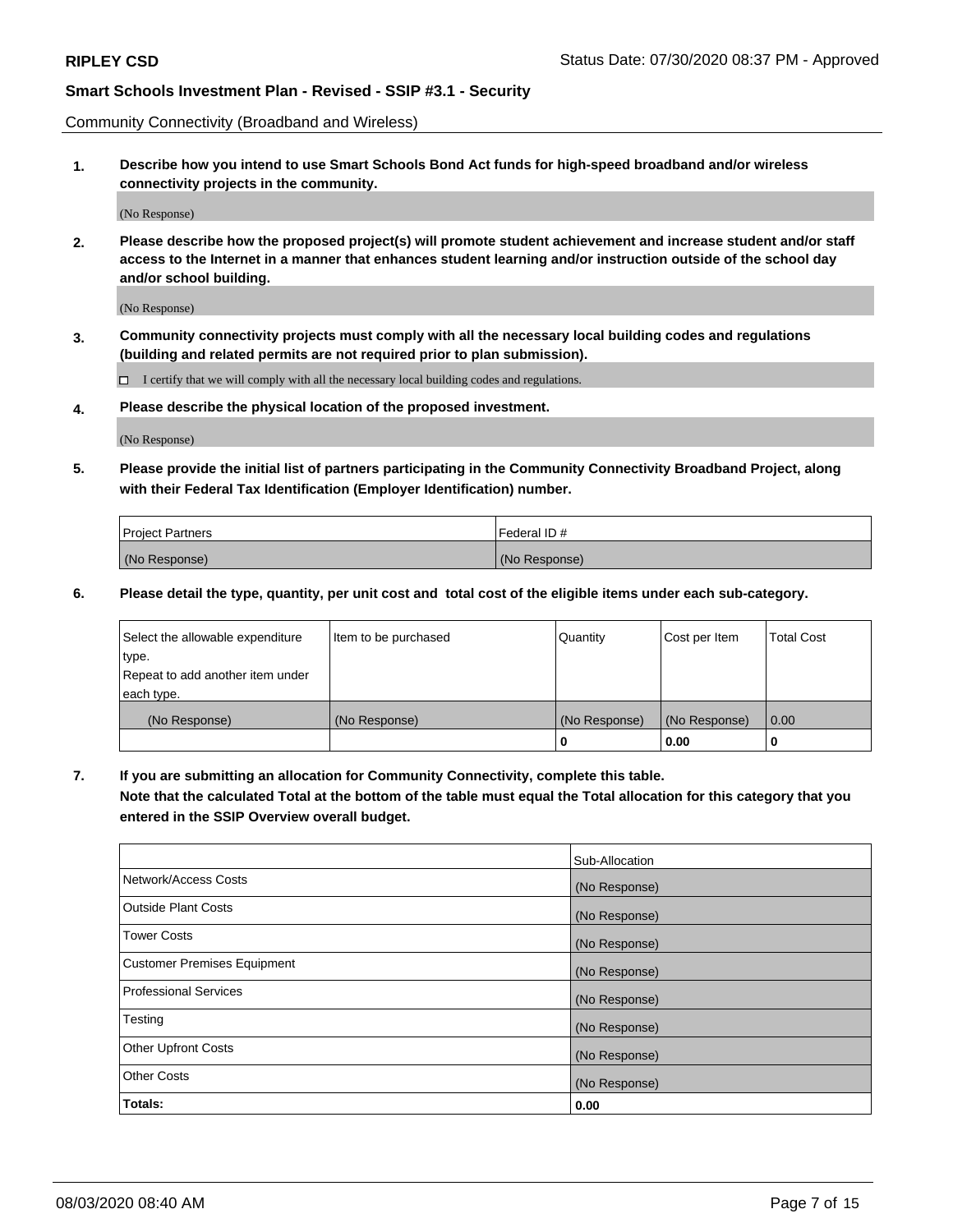### Classroom Learning Technology

**1. In order for students and faculty to receive the maximum benefit from the technology made available under the Smart Schools Bond Act, their school buildings must possess sufficient connectivity infrastructure to ensure that devices can be used during the school day. Smart Schools Investment Plans must demonstrate that sufficient infrastructure that meets the Federal Communications Commission's 100 Mbps per 1,000 students standard currently exists in the buildings where new devices will be deployed, or is a planned use of a portion of Smart Schools Bond Act funds, or is under development through another funding source. Smart Schools Bond Act funds used for technology infrastructure or classroom technology investments must increase the number of school buildings that meet or exceed the minimum speed standard of 100 Mbps per 1,000 students and staff within 12 months. This standard may be met on either a contracted 24/7 firm service or a**

- **"burstable" capability. If the standard is met under the burstable criteria, it must be:**
- **1. Specifically codified in a service contract with a provider, and**

**2. Guaranteed to be available to all students and devices as needed, particularly during periods of high demand, such as computer-based testing (CBT) periods.**

**Please describe how your district already meets or is planning to meet this standard within 12 months of plan submission.**

(No Response)

- **1a. If a district believes that it will be impossible to meet this standard within 12 months, it may apply for a waiver of this requirement, as described on the Smart Schools website. The waiver must be filed and approved by SED prior to submitting this survey.**
	- By checking this box, you are certifying that the school district has an approved waiver of this requirement on file with the New York State Education Department.
- **2. Connectivity Speed Calculator (Required). If the district currently meets the required speed, enter "Currently Met" in the last box: Expected Date When Required Speed Will be Met.**

|                  | l Number of     | Required Speed | Current Speed in | <b>Expected Speed</b> | <b>Expected Date</b>                |
|------------------|-----------------|----------------|------------------|-----------------------|-------------------------------------|
|                  | <b>Students</b> | l in Mbps      | l Mbps           | to be Attained        | When Required                       |
|                  |                 |                |                  |                       | Within 12 Months  Speed Will be Met |
| Calculated Speed | (No Response)   | 0.00           | (No Response)    | l (No Response)       | (No Response)                       |

**3. If the district wishes to have students and staff access the Internet from wireless devices within the school building, or in close proximity to it, it must first ensure that it has a robust Wi-Fi network in place that has sufficient bandwidth to meet user demand.**

**Please describe how you have quantified this demand and how you plan to meet this demand.**

(No Response)

**4. All New York State public school districts are required to complete and submit an Instructional Technology Plan survey to the New York State Education Department in compliance with Section 753 of the Education Law and per Part 100.12 of the Commissioner's Regulations.**

**Districts that include educational technology purchases as part of their Smart Schools Investment Plan must have a submitted and approved Instructional Technology Plan survey on file with the New York State Education Department.**

- By checking this box, you are certifying that the school district has an approved Instructional Technology Plan survey on file with the New York State Education Department.
- **5. Describe the devices you intend to purchase and their compatibility with existing or planned platforms or systems. Specifically address the adequacy of each facility's electrical, HVAC and other infrastructure necessary to install and support the operation of the planned technology.**

(No Response)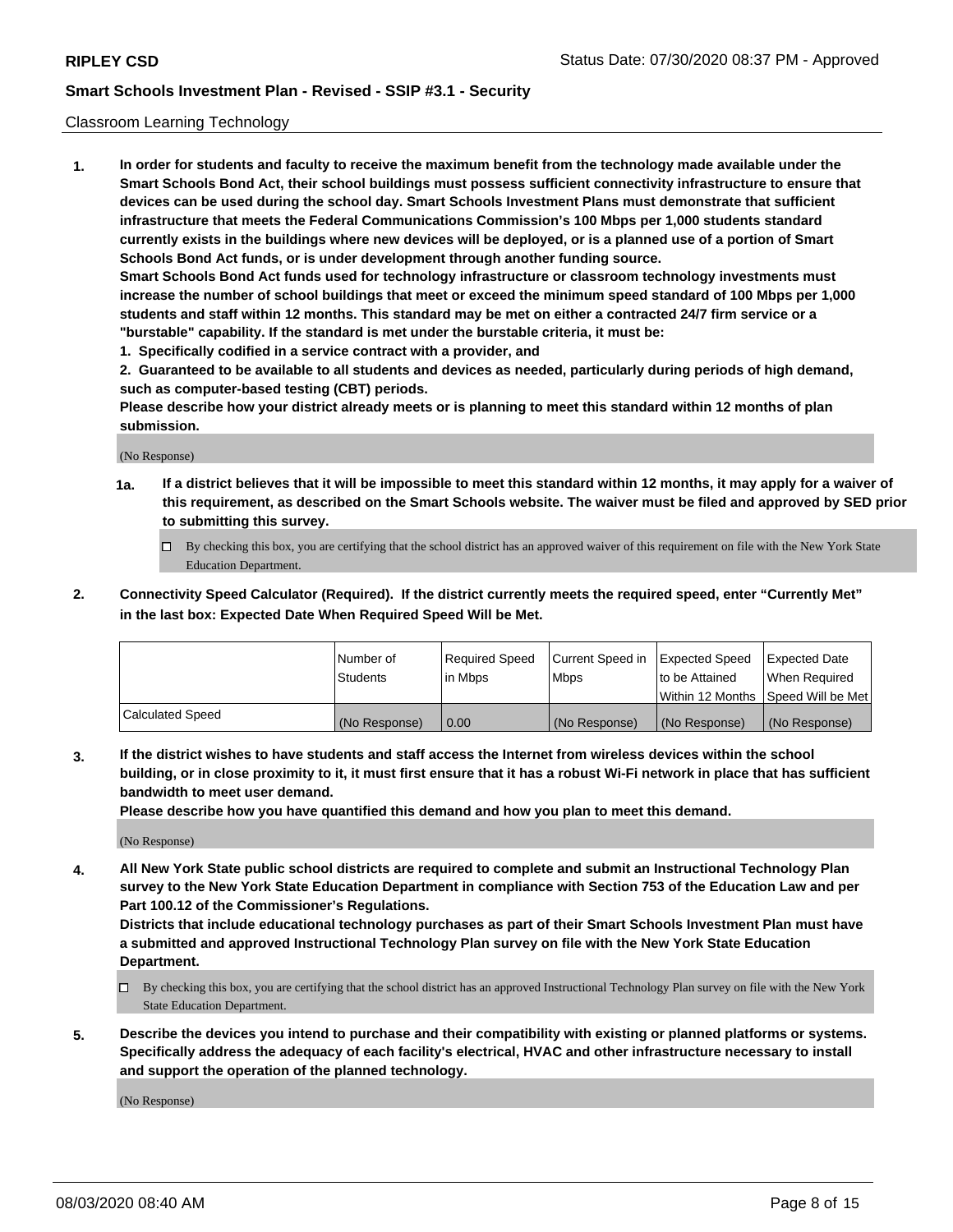### Classroom Learning Technology

- **6. Describe how the proposed technology purchases will:**
	- **> enhance differentiated instruction;**
	- **> expand student learning inside and outside the classroom;**
	- **> benefit students with disabilities and English language learners; and**
	- **> contribute to the reduction of other learning gaps that have been identified within the district.**

**The expectation is that districts will place a priority on addressing the needs of students who struggle to succeed in a rigorous curriculum. Responses in this section should specifically address this concern and align with the district's Instructional Technology Plan (in particular Question 2 of E. Curriculum and Instruction: "Does the district's instructional technology plan address the needs of students with disabilities to ensure equitable access to instruction, materials and assessments?" and Question 3 of the same section: "Does the district's instructional technology plan address the provision of assistive technology specifically for students with disabilities to ensure access to and participation in the general curriculum?")**

**In addition, describe how the district ensures equitable access to instruction, materials and assessments and participation in the general curriculum for both SWD and English Language Learners/Multilingual Learners (ELL/MLL) students.**

(No Response)

**7. Where appropriate, describe how the proposed technology purchases will enhance ongoing communication with parents and other stakeholders and help the district facilitate technology-based regional partnerships, including distance learning and other efforts.**

(No Response)

**8. Describe the district's plan to provide professional development to ensure that administrators, teachers and staff can employ the technology purchased to enhance instruction successfully.**

**Note: This response should be aligned and expanded upon in accordance with your district's response to Question 1 of F. Professional Development of your Instructional Technology Plan: "Please provide a summary of professional development offered to teachers and staff, for the time period covered by this plan, to support technology to enhance teaching and learning. Please include topics, audience and method of delivery within your summary."**

(No Response)

- **9. Districts must contact one of the SUNY/CUNY teacher preparation programs listed on the document on the left side of the page that supplies the largest number of the district's new teachers to request advice on innovative uses and best practices at the intersection of pedagogy and educational technology.**
	- By checking this box, you certify that you have contacted the SUNY/CUNY teacher preparation program that supplies the largest number of your new teachers to request advice on these issues.
	- **9a. Please enter the name of the SUNY or CUNY Institution that you contacted.**

(No Response)

**9b. Enter the primary Institution phone number.**

(No Response)

**9c. Enter the name of the contact person with whom you consulted and/or will be collaborating with on innovative uses of technology and best practices.**

(No Response)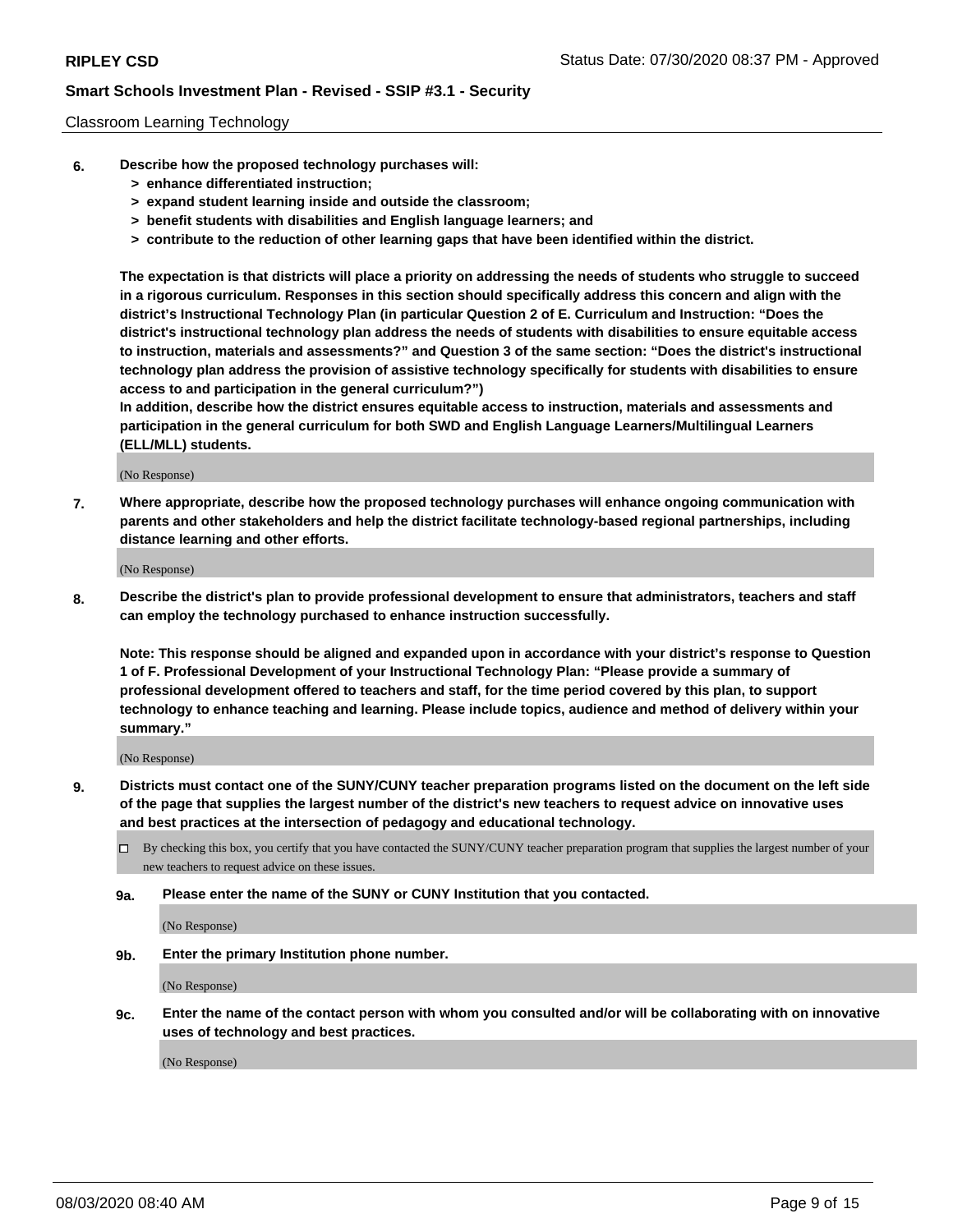### Classroom Learning Technology

**10. To ensure the sustainability of technology purchases made with Smart Schools funds, districts must demonstrate a long-term plan to maintain and replace technology purchases supported by Smart Schools Bond Act funds. This sustainability plan shall demonstrate a district's capacity to support recurring costs of use that are ineligible for Smart Schools Bond Act funding such as device maintenance, technical support, Internet and wireless fees, maintenance of hotspots, staff professional development, building maintenance and the replacement of incidental items. Further, such a sustainability plan shall include a long-term plan for the replacement of purchased devices and equipment at the end of their useful life with other funding sources.**

 $\Box$  By checking this box, you certify that the district has a sustainability plan as described above.

**11. Districts must ensure that devices purchased with Smart Schools Bond funds will be distributed, prepared for use, maintained and supported appropriately. Districts must maintain detailed device inventories in accordance with generally accepted accounting principles.**

By checking this box, you certify that the district has a distribution and inventory management plan and system in place.

#### **12. Please detail the type, quantity, per unit cost and total cost of the eligible items under each sub-category.**

| Select the allowable expenditure<br>type.<br>Repeat to add another item under | Item to be Purchased | Quantity      | Cost per Item | <b>Total Cost</b> |
|-------------------------------------------------------------------------------|----------------------|---------------|---------------|-------------------|
| each type.<br>(No Response)                                                   | (No Response)        | (No Response) | (No Response) | 0.00              |
|                                                                               |                      | 0             | 0.00          |                   |

### **13. Final 2014-15 BEDS Enrollment to calculate Nonpublic Sharing Requirement (no changes allowed.)**

|            | <b>Public Enrollment</b> | Nonpublic Enrollment | <b>Total Enrollment</b> | Nonpublic<br>l Percentage |
|------------|--------------------------|----------------------|-------------------------|---------------------------|
| Enrollment | 144                      |                      | 144.00                  | 0.00                      |

### **14. If you are submitting an allocation for Classroom Learning Technology complete this table.**

|                         | Public School Sub-Allocation | <b>Estimated Nonpublic Loan</b><br>Amount<br>(Based on Percentage Above) | <b>Estimated Total Public and</b><br>Nonpublic Sub-Allocation |
|-------------------------|------------------------------|--------------------------------------------------------------------------|---------------------------------------------------------------|
| Interactive Whiteboards | (No Response)                | 0.00                                                                     | 0.00                                                          |
| Computer Servers        | (No Response)                | 0.00                                                                     | 0.00                                                          |
| Desktop Computers       | (No Response)                | 0.00                                                                     | 0.00                                                          |
| <b>Laptop Computers</b> | (No Response)                | 0.00                                                                     | 0.00                                                          |
| <b>Tablet Computers</b> | (No Response)                | 0.00                                                                     | 0.00                                                          |
| Other Costs             | (No Response)                | 0.00                                                                     | 0.00                                                          |
| Totals:                 | 0.00                         | 0                                                                        | 0                                                             |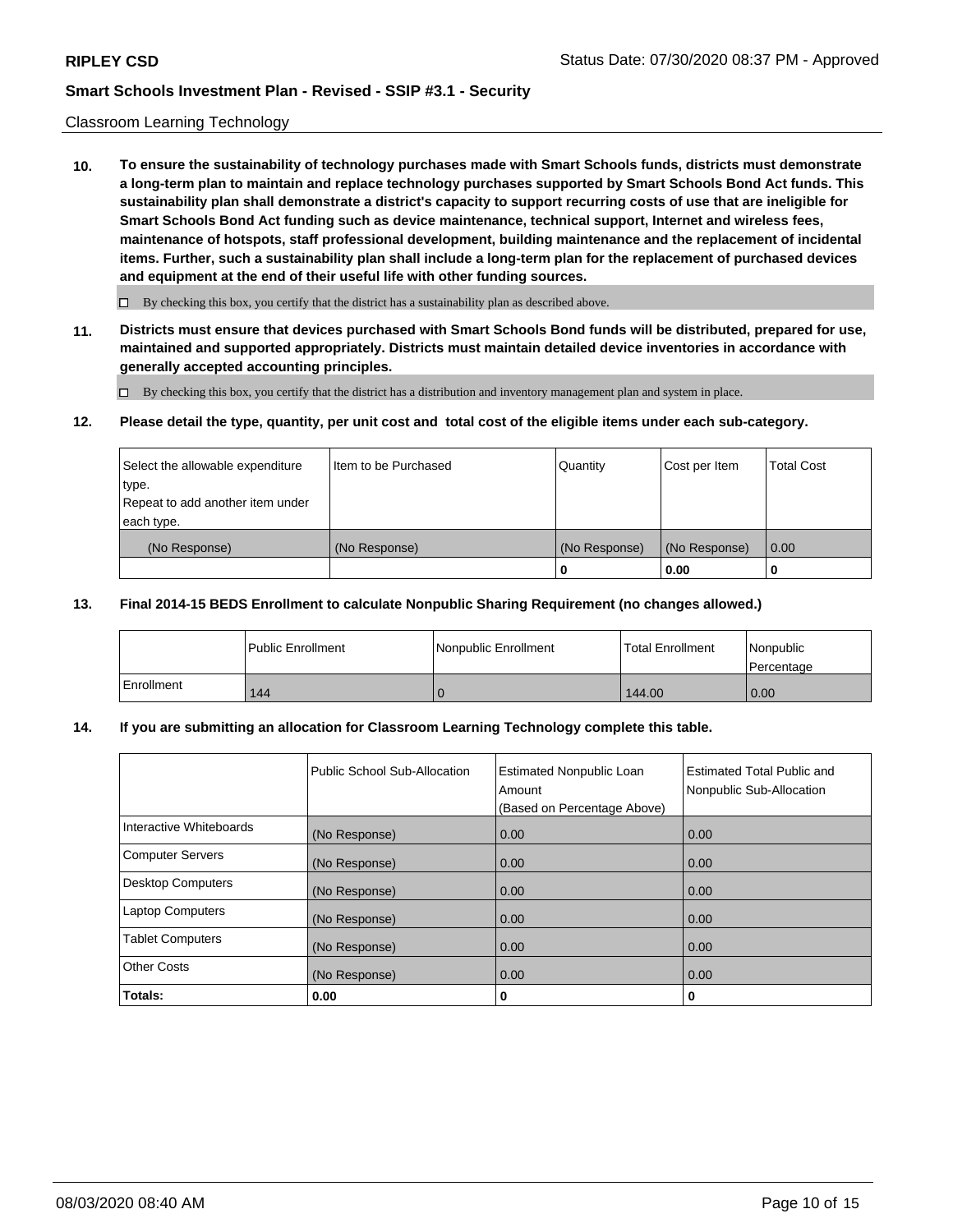#### Pre-Kindergarten Classrooms

**1. Provide information regarding how and where the district is currently serving pre-kindergarten students and justify the need for additional space with enrollment projections over 3 years.**

(No Response)

- **2. Describe the district's plan to construct, enhance or modernize education facilities to accommodate prekindergarten programs. Such plans must include:**
	- **Specific descriptions of what the district intends to do to each space;**
	- **An affirmation that new pre-kindergarten classrooms will contain a minimum of 900 square feet per classroom;**
	- **The number of classrooms involved;**
	- **The approximate construction costs per classroom; and**
	- **Confirmation that the space is district-owned or has a long-term lease that exceeds the probable useful life of the improvements.**

(No Response)

**3. Smart Schools Bond Act funds may only be used for capital construction costs. Describe the type and amount of additional funds that will be required to support ineligible ongoing costs (e.g. instruction, supplies) associated with any additional pre-kindergarten classrooms that the district plans to add.**

(No Response)

**4. All plans and specifications for the erection, repair, enlargement or remodeling of school buildings in any public school district in the State must be reviewed and approved by the Commissioner. Districts that plan capital projects using their Smart Schools Bond Act funds will undergo a Preliminary Review Process by the Office of Facilities Planning.**

**Please indicate on a separate row each project number given to you by the Office of Facilities Planning.**

| Project Number |  |
|----------------|--|
| (No Response)  |  |
|                |  |

**5. Please detail the type, quantity, per unit cost and total cost of the eligible items under each sub-category.**

| Select the allowable expenditure | Item to be purchased | Quantity      | Cost per Item | <b>Total Cost</b> |
|----------------------------------|----------------------|---------------|---------------|-------------------|
| type.                            |                      |               |               |                   |
| Repeat to add another item under |                      |               |               |                   |
| each type.                       |                      |               |               |                   |
| (No Response)                    | (No Response)        | (No Response) | (No Response) | 0.00              |
|                                  |                      | U             | 0.00          |                   |

**6. If you have made an allocation for Pre-Kindergarten Classrooms, complete this table. Note that the calculated Total at the bottom of the table must equal the Total allocation for this category that you entered in the SSIP Overview overall budget.**

| Totals:                                  | 0.00           |
|------------------------------------------|----------------|
| <b>Other Costs</b>                       | (No Response)  |
| Enhance/Modernize Educational Facilities | (No Response)  |
| Construct Pre-K Classrooms               | (No Response)  |
|                                          | Sub-Allocation |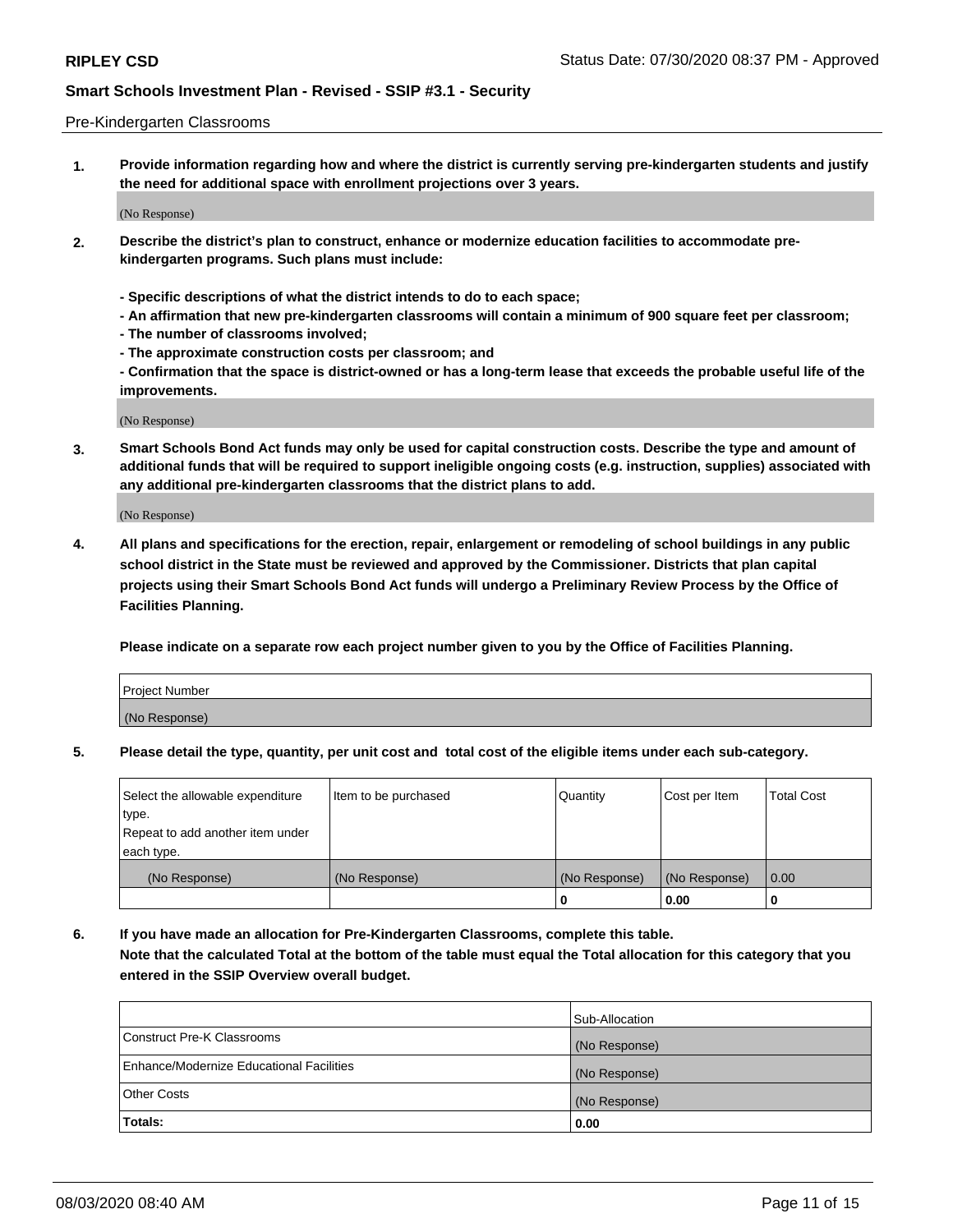Replace Transportable Classrooms

**1. Describe the district's plan to construct, enhance or modernize education facilities to provide high-quality instructional space by replacing transportable classrooms.**

(No Response)

**2. All plans and specifications for the erection, repair, enlargement or remodeling of school buildings in any public school district in the State must be reviewed and approved by the Commissioner. Districts that plan capital projects using their Smart Schools Bond Act funds will undergo a Preliminary Review Process by the Office of Facilities Planning.**

**Please indicate on a separate row each project number given to you by the Office of Facilities Planning.**

| Project Number |  |
|----------------|--|
|                |  |
|                |  |
|                |  |
| (No Response)  |  |
|                |  |
|                |  |

**3. For large projects that seek to blend Smart Schools Bond Act dollars with other funds, please note that Smart Schools Bond Act funds can be allocated on a pro rata basis depending on the number of new classrooms built that directly replace transportable classroom units.**

**If a district seeks to blend Smart Schools Bond Act dollars with other funds describe below what other funds are being used and what portion of the money will be Smart Schools Bond Act funds.**

(No Response)

**4. Please detail the type, quantity, per unit cost and total cost of the eligible items under each sub-category.**

| Select the allowable expenditure | Item to be purchased | Quantity      | Cost per Item | Total Cost |
|----------------------------------|----------------------|---------------|---------------|------------|
| ∣type.                           |                      |               |               |            |
| Repeat to add another item under |                      |               |               |            |
| each type.                       |                      |               |               |            |
| (No Response)                    | (No Response)        | (No Response) | (No Response) | 0.00       |
|                                  |                      | u             | 0.00          |            |

**5. If you have made an allocation for Replace Transportable Classrooms, complete this table. Note that the calculated Total at the bottom of the table must equal the Total allocation for this category that you entered in the SSIP Overview overall budget.**

|                                                | Sub-Allocation |
|------------------------------------------------|----------------|
| Construct New Instructional Space              | (No Response)  |
| Enhance/Modernize Existing Instructional Space | (No Response)  |
| Other Costs                                    | (No Response)  |
| Totals:                                        | 0.00           |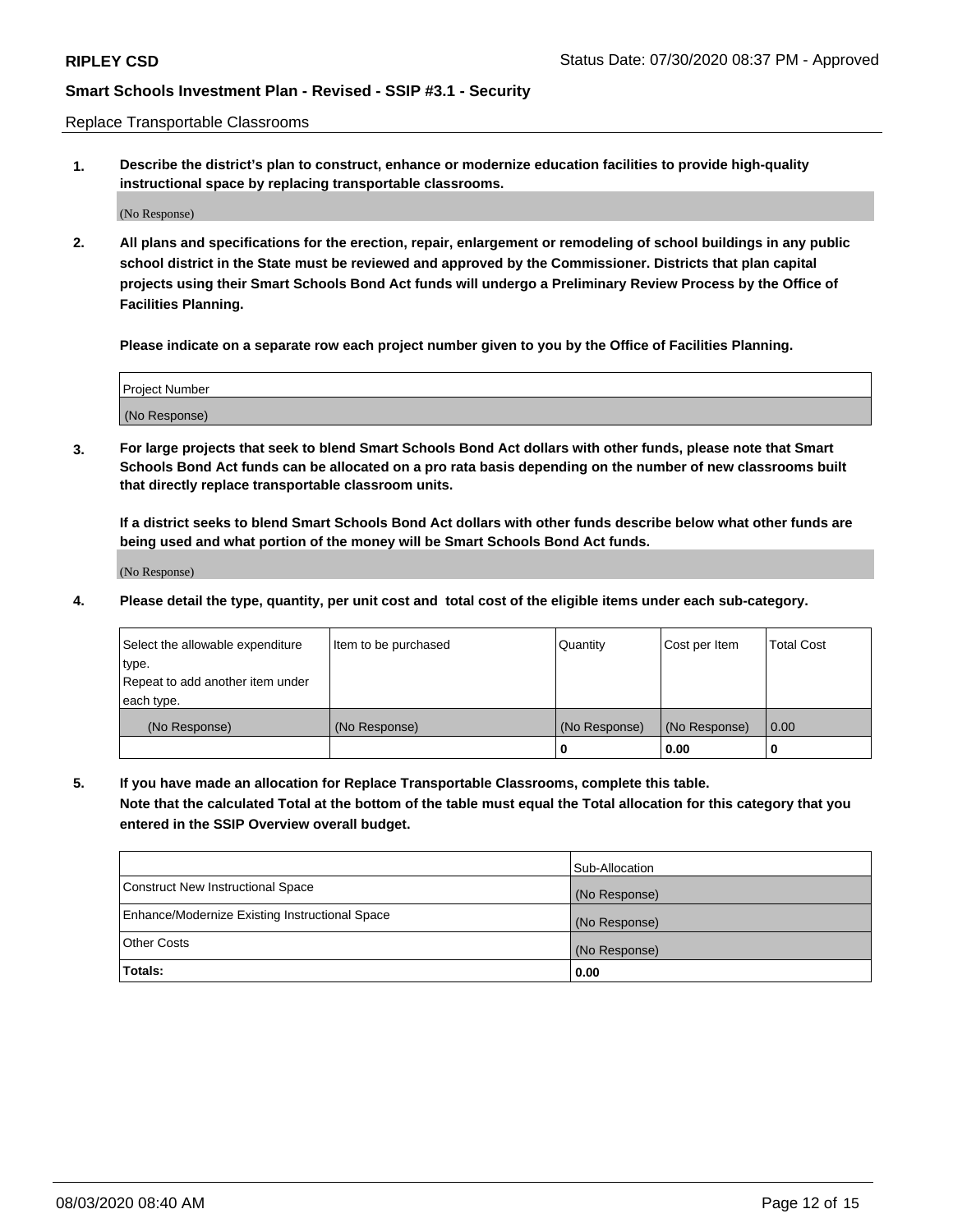### High-Tech Security Features

# **1. Describe how you intend to use Smart Schools Bond Act funds to install high-tech security features in school buildings and on school campuses.**

The district will use the SSBA funds to replace an outdated Video Surveillance System. The replacement of the system will include upgrading the Video Surveillance System software to the most current version and upgrading the computer hardware to run the updated software, and also replacing all existing indoor and outdoor cameras with new, updated camera models. Because the Video Surveillance software is going to upgraded (and not changed), a trade-in allowance is being given for each of the existing camera licenses towards the purchase of new camera licenses.

**2. All plans and specifications for the erection, repair, enlargement or remodeling of school buildings in any public school district in the State must be reviewed and approved by the Commissioner. Smart Schools plans with any expenditures in the High-Tech Security category require a project number from the Office of Facilities Planning. Districts must submit an SSBA LOI and receive project numbers prior to submitting the SSIP. As indicated on the LOI, some projects may be eligible for a streamlined review and will not require a building permit. Please indicate on a separate row each project number given to you by the Office of Facilities Planning.**

| Project Number        |  |
|-----------------------|--|
| 06-24-01-04-0-001-BA2 |  |

### **3. Was your project deemed eligible for streamlined Review?**

- **冈** Yes
- $\hfill \square$  No
- **3a. Districts with streamlined projects must certify that they have reviewed all installations with their licensed architect or engineer of record, and provide that person's name and license number. The licensed professional must review the products and proposed method of installation prior to implementation and review the work during and after completion in order to affirm that the work was code-compliant, if requested.**

By checking this box, you certify that the district has reviewed all installations with a licensed architect or engineer of record.

### **4. Include the name and license number of the architect or engineer of record.**

| 'Name       | License Number |
|-------------|----------------|
| Daniel Balz | 99519          |

### **5. Please detail the type, quantity, per unit cost and total cost of the eligible items under each sub-category.**

| Select the allowable expenditure  | Item to be purchased          | Quantity | Cost per Item | <b>Total Cost</b> |
|-----------------------------------|-------------------------------|----------|---------------|-------------------|
| ∣type.                            |                               |          |               |                   |
| Repeat to add another item under  |                               |          |               |                   |
| each type.                        |                               |          |               |                   |
| <b>Electronic Security System</b> | AXIS P3225-LVE MKII           |          | 657.06        | 657.06            |
| <b>Electronic Security System</b> | AXIS F44 DUAL AUDIO INPUT     | 5        | 516.06        | 2,580.30          |
| <b>Electronic Security System</b> | AXIS F4005-E DOME SENSOR UNIT | 20       | 271.66        | 5,433.20          |
| <b>Electronic Security System</b> | AXIS M3058-PLVE               | 9        | 798.06        | 7,182.54          |
| <b>Electronic Security System</b> | AXIS M3046-V 2.4mm            | 6        | 346.86        | 2,081.16          |
| <b>Electronic Security System</b> | AXIS P3227-LV                 | 2        | 732.26        | 1,464.52          |
| <b>Electronic Security System</b> | AXIS P3228-LV                 | 2        | 920.26        | 1,840.52          |
| <b>Electronic Security System</b> | AXIS F44 DUAL AUDIO INPUT     | 5        | 516.06        | 2,580.30          |
| <b>Electronic Security System</b> | AXIS F4005-E DOME SENSOR UNIT | 16       | 271.66        | 4,346.56          |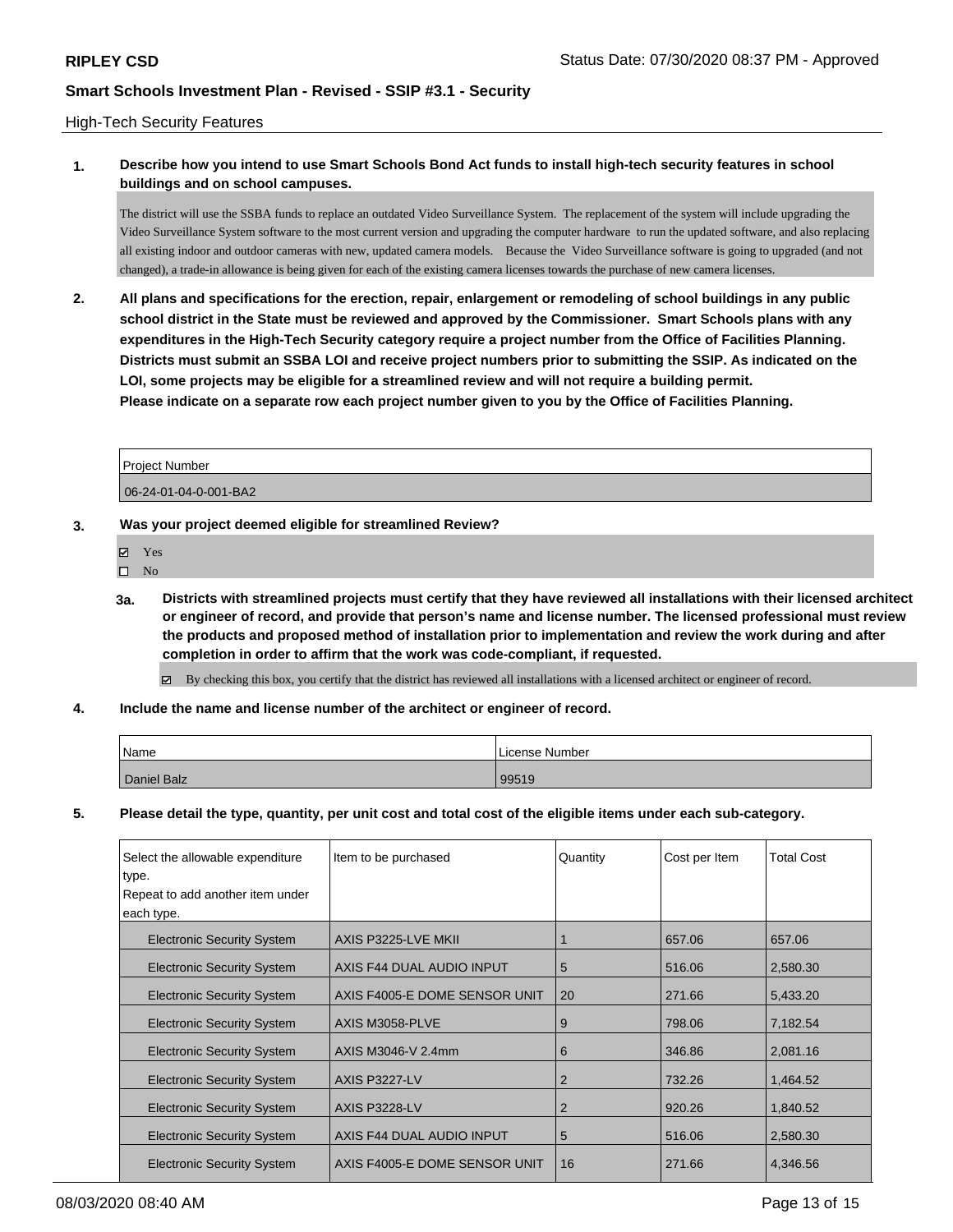# High-Tech Security Features

| Select the allowable expenditure<br>type.<br>Repeat to add another item under<br>each type. | Item to be purchased                                                            | Quantity | Cost per Item | <b>Total Cost</b> |
|---------------------------------------------------------------------------------------------|---------------------------------------------------------------------------------|----------|---------------|-------------------|
| <b>Electronic Security System</b>                                                           | AXIS M3058-PLVE                                                                 | 5        | 798.06        | 3,990.30          |
| <b>Electronic Security System</b>                                                           | AXIS P3717-PLE                                                                  | 8        | 1,268.06      | 10,144.48         |
| <b>Electronic Security System</b>                                                           | AXIS T94N01D PENDANT KIT                                                        | 8        | 83.66         | 669.28            |
| <b>Electronic Security System</b>                                                           | AXIS T91D61 WALL MOUNT                                                          | 8        | 78.96         | 631.68            |
| <b>Electronic Security System</b>                                                           | AXIS T91A64 BRACKET CORNER                                                      | 7        | 74.26         | 519.82            |
| <b>Electronic Security System</b>                                                           | AXIS P3225-LVE MKII                                                             | 2        | 657.06        | 1,314.12          |
| <b>Electronic Security System</b>                                                           | AXIS P3227-LVE                                                                  | 3        | 845.06        | 2,535.18          |
| <b>Electronic Security System</b>                                                           | AXIS P3228-LVE                                                                  | 1        | 1,033.06      | 1,033.06          |
| <b>Electronic Security System</b>                                                           | <b>AXIS A8105-E</b>                                                             | 2        | 751.06        | 1,502.12          |
| <b>Electronic Security System</b>                                                           | AXIS P3228-LVE                                                                  | 2        | 1,033.06      | 2,066.12          |
| <b>Electronic Security System</b>                                                           | AXIS P3228-LVE                                                                  | 2        | 1,033.06      | 2,066.12          |
| <b>Electronic Security System</b>                                                           | Interior Quad Installation - Axis F44<br>Units and F4005-E Sensors              | 10       | 300.00        | 3,000.00          |
| <b>Electronic Security System</b>                                                           | Interior Installation - Axis M3058-<br>PLVE, M3046, P3227, P3228                | 24       | 150.00        | 3,600.00          |
| <b>Electronic Security System</b>                                                           | Exterior Installation - Axis P3225-LVE<br>MkII, P3227, P3228                    | 10       | 250.00        | 2,500.00          |
| <b>Electronic Security System</b>                                                           | <b>Exterior Quad Installation - Axis</b><br><b>P3717-PLE</b>                    | 8        | 500.00        | 4,000.00          |
| <b>Electronic Security System</b>                                                           | Video Intercom Installation - Axis<br>8105-E Intercoms                          | 2        | 400.00        | 800.00            |
| <b>Electronic Security System</b>                                                           | <b>XProtect Expert Device License</b>                                           | 63       | 140.00        | 8,820.00          |
| <b>Electronic Security System</b>                                                           | Trade-in XProtect Enterprise Device<br>License credit with Care Plus            | 63       | $-131.00$     | $-8,253.00$       |
| <b>Electronic Security System</b>                                                           | One day Care Plus for XProtect Expert<br>Device License                         | 19,782   | 0.07          | 1,384.74          |
| <b>Electronic Security System</b>                                                           | One day Care Plus for XProtect<br>Enterprise Device License - Trade In<br>Value | 19,782   | $-0.06$       | $-1,186.92$       |
| <b>Electronic Security System</b>                                                           | Server Rebuild with Maps Add-on (per<br>camera)                                 | 50       | 20.00         | 1,000.00          |
| <b>Electronic Security System</b>                                                           | Dell Power Edge R540-<br>(AMER_R540_12425)                                      | 1        | 14,750.04     | 14,750.04         |
| <b>Other Costs</b>                                                                          | <b>Engineering fees</b>                                                         | 25       | 100.00        | 2,500.00          |
|                                                                                             |                                                                                 | 39,934   | 29,164.35     | 87,553            |

**6. If you have made an allocation for High-Tech Security Features, complete this table. Enter each Sub-category Public Allocation based on the the expenditures listed in Table #5.**